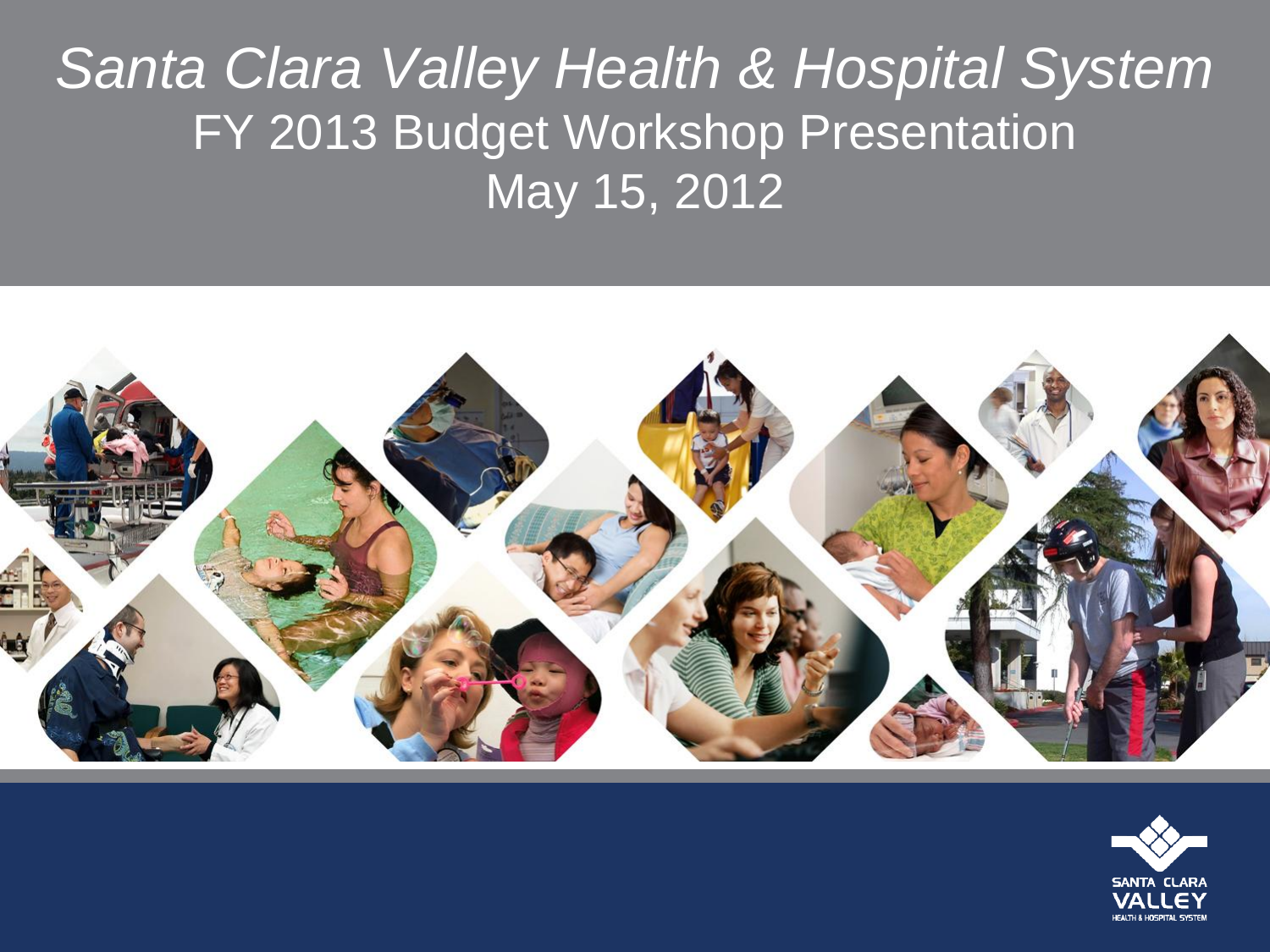### Santa Clara Valley Health & Hospital System Priorities for FY13

SCVHHS: Caring for you and the world around you

SCVHHS Priorities:

- Culture of Accountability
- System Integration
- Physician Alignment
- Unified Managed Care Strategy
- Transforming Communities
- Repositioning Post-Reform

SCVMC: From Provider of Last Resort to First Choice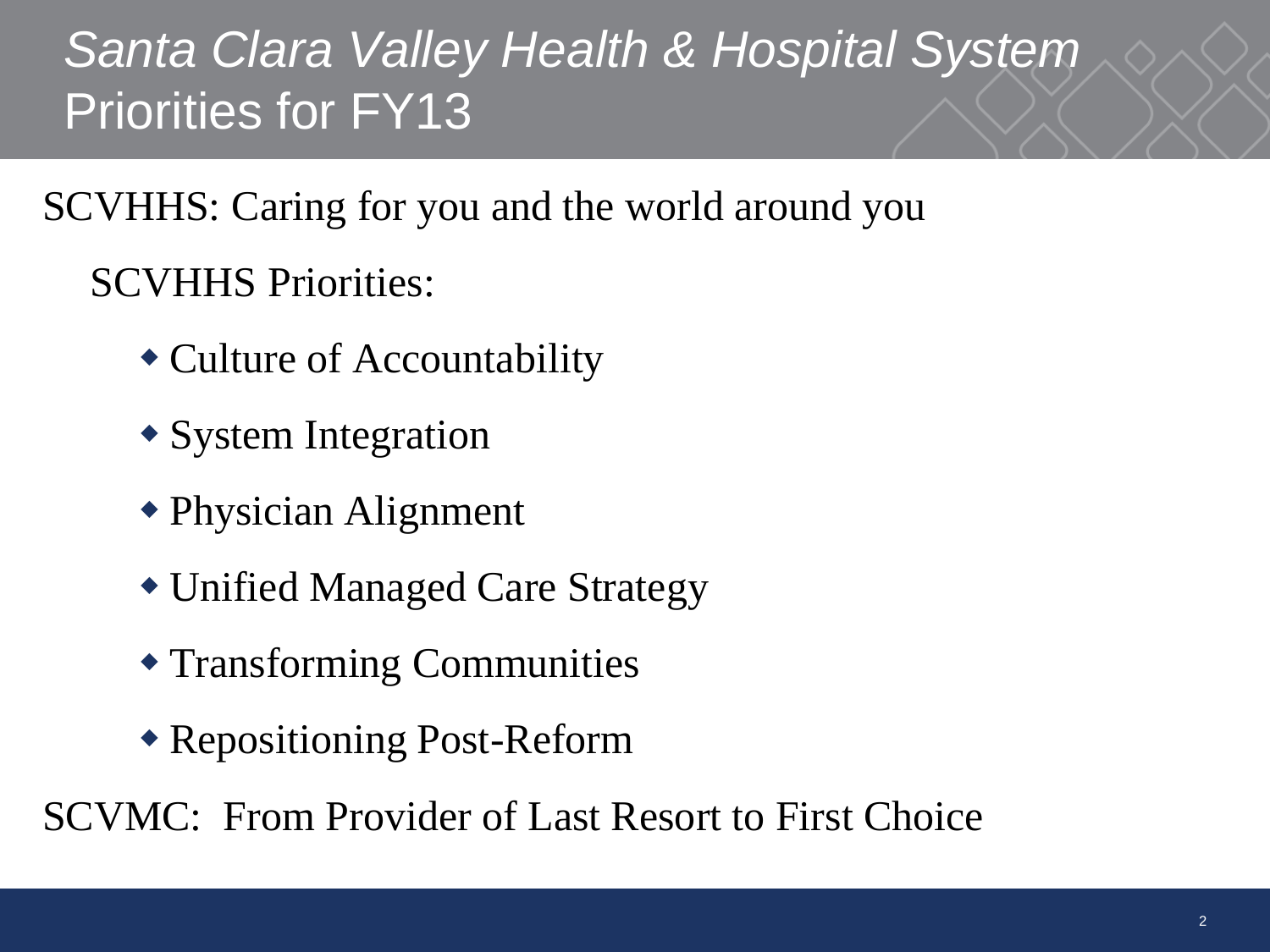## Santa Clara Valley Health & Hospital System Highlights from FY12 – Patients Served

- PH covers all 1.8 M county residents by protecting & promoting health of community; including 264,675 WIC clients & 28,533 PH nursing home visits
- MH sees 23,000 clients who are 35% <18, 56% are 18-59 and 9% are  $60+$
- Custody Health expects to have served 47,000 inmates and 4,400 youth at the Juvenile Hall and ranches
- DADS served 8,674 Adult clients & 1,193 Youth clients
- Community Health Services expects to have served 110 active TB & 660 LTBI patients and 1,300 HIV/AIDS patients.
- VHP covered 89,696 managed care patients
- SCVMC expects to have provided 106,000 inpatient days (average daily census of 290), 755,000 outpatient visits & 73,000 ED visits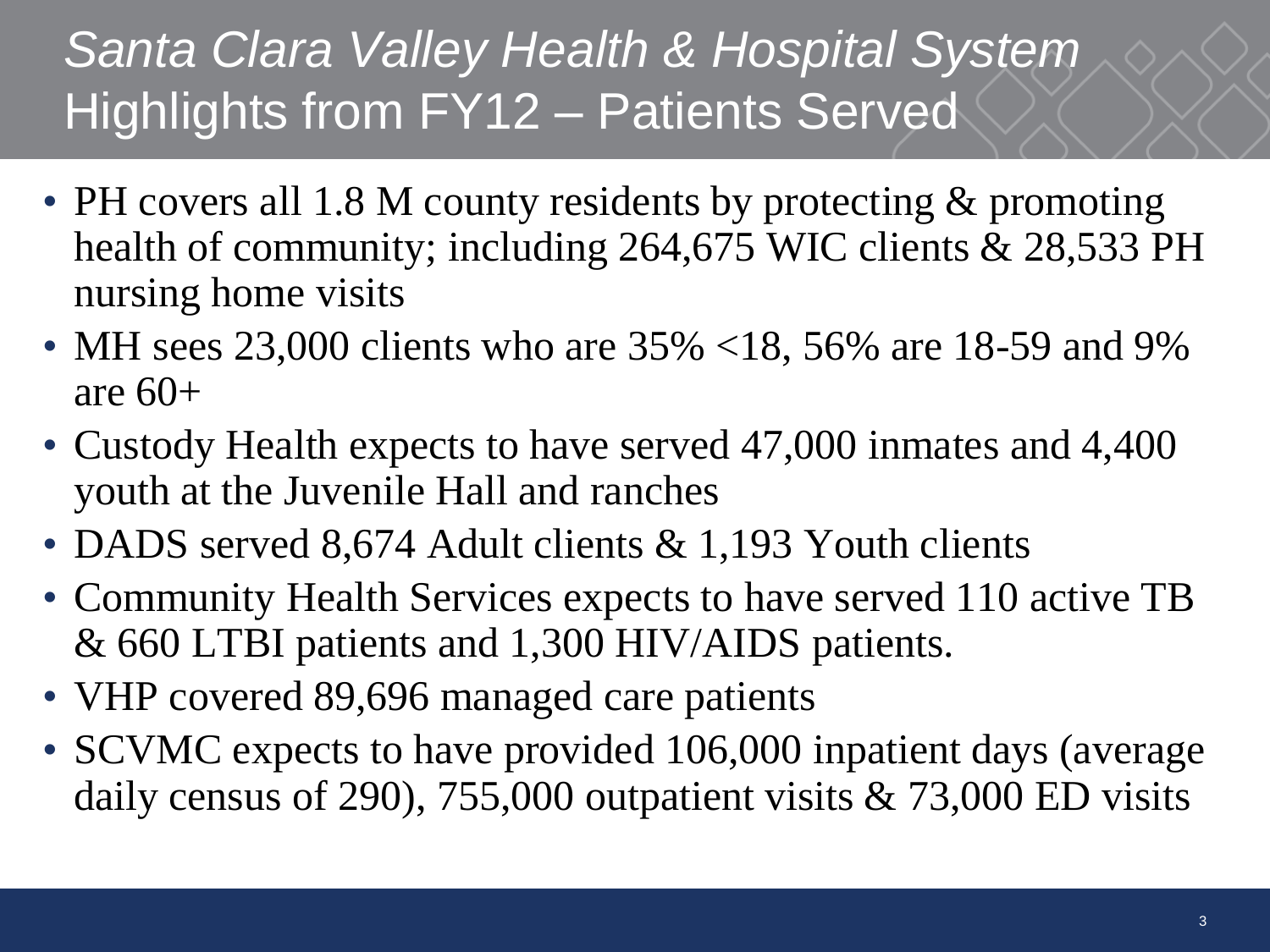# **Custody Health Services** Highlights from FY12

- Through collaboration with MHD, integrated 110 mental health and physical health records of minors detained at the Juvenile Ranches
- Finalized an Agreement with the Social Security Administration for the re-instatement of federal entitlements to inmates prior to their release from Custody
- Implemented an automated medication dispensing system in the Jails
- Established a financial system within the Jails to calculate the cost associated with providing medical and mental health services to the AB109 inmates
- Continued to respond to the increased need for provision of both chronic and acute mental health and medical services to the inmate population
	- $\cdot$  ~62% of inmates receive medical services daily
	- $\sim$  27% of inmates receive mental health services daily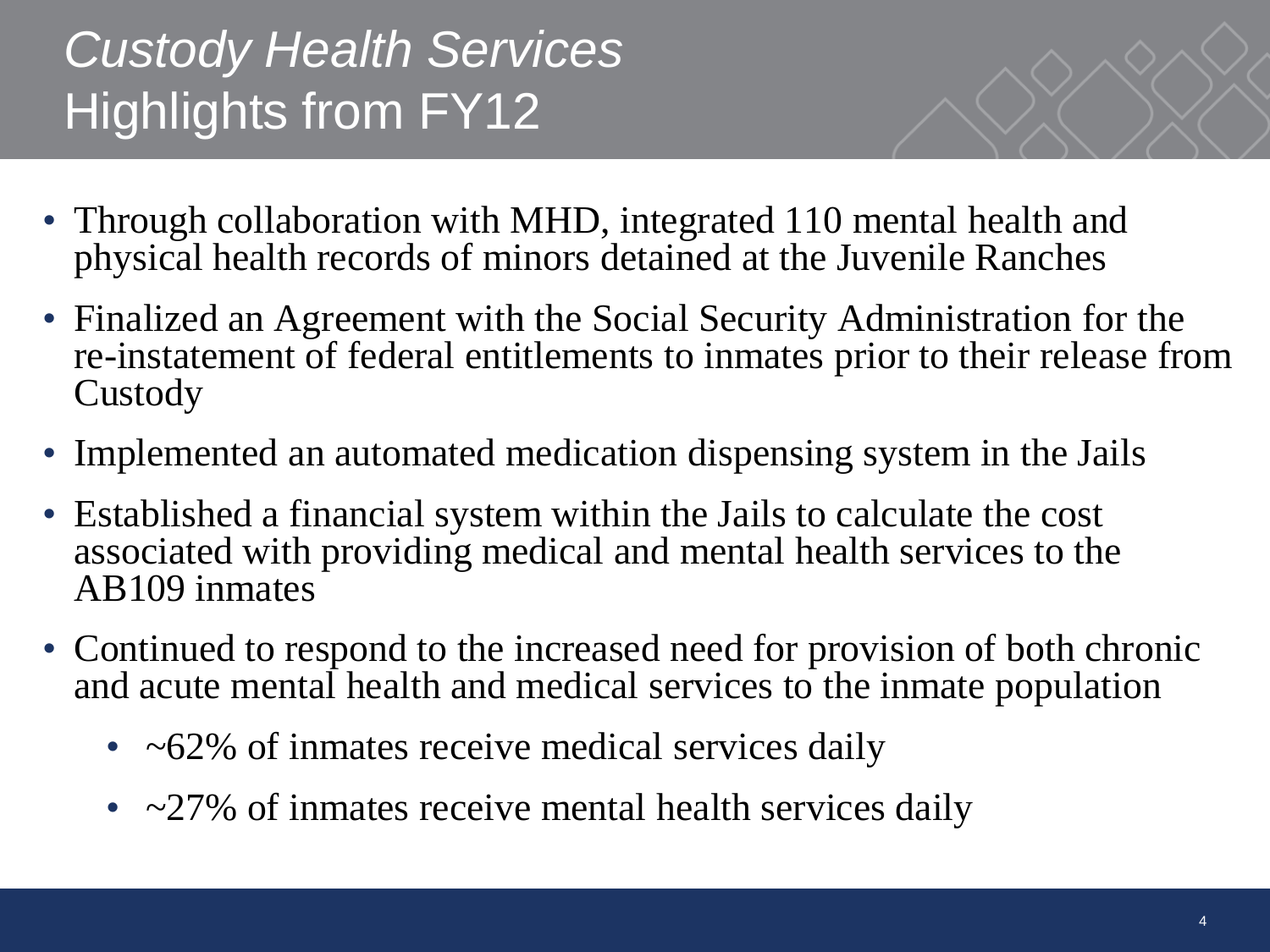## Custody Health Services Summary of Recommended Budget – FY13

| <b>Budget Proposal (1-</b><br><u>2)</u> | <b>FTEs</b>                                         | <b>Revenue</b> | <b>Expense</b> | <b>Net Cost</b> |
|-----------------------------------------|-----------------------------------------------------|----------------|----------------|-----------------|
| <b>AB109 Jail Services</b>              | 3.0                                                 | \$391,164      | \$391,164      | \$0             |
| <b>AB109 ReEntry</b><br><b>Clinic</b>   | <u>3.0</u>                                          | \$637,380      | \$637,380      | $\frac{$0}{}$   |
| <b>Total</b>                            | 6.0                                                 | \$1,074,864    | \$1,074,864    | \$0             |
|                                         | $(4.0$ FTEs in<br>Custody, 2.0<br>FTEs in<br>SCVMC) |                |                |                 |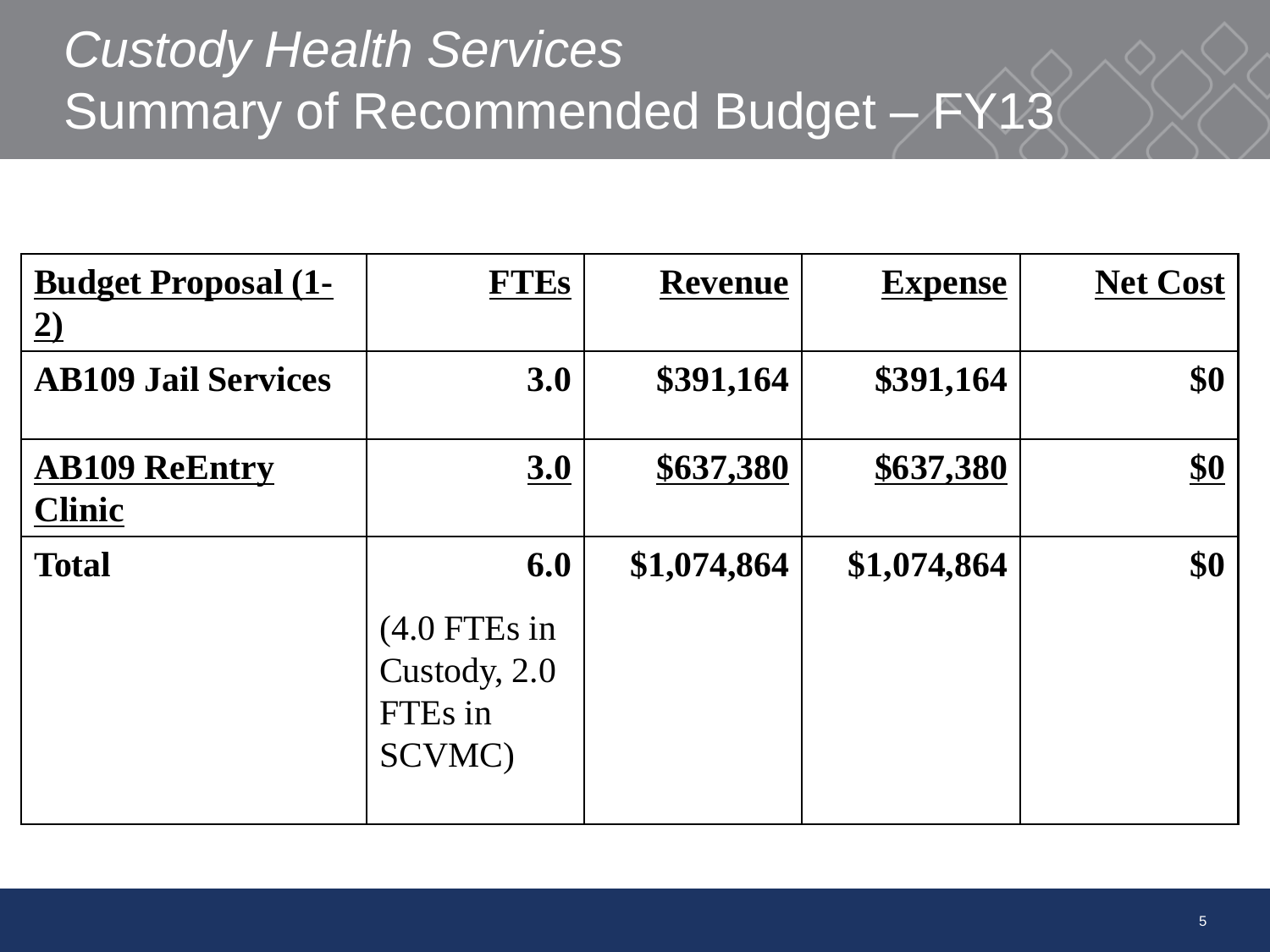# Dept. of Alcohol & Drug Services Highlights from FY12

- 7,758 admissions & 7,633 discharges for ASOC and YSOC systems.
- 28% of admissions involved a diagnosis of co-occurring mental illness
- 79 clients received psychiatric services with substance use disorder as the primary diagnosis
- 6,557 clients of provider network provided HIV, hepatitis A/B & C & TB testing, education & counseling services by DADS HIV Program
- 2,220 persons received training through the 3-Principles Division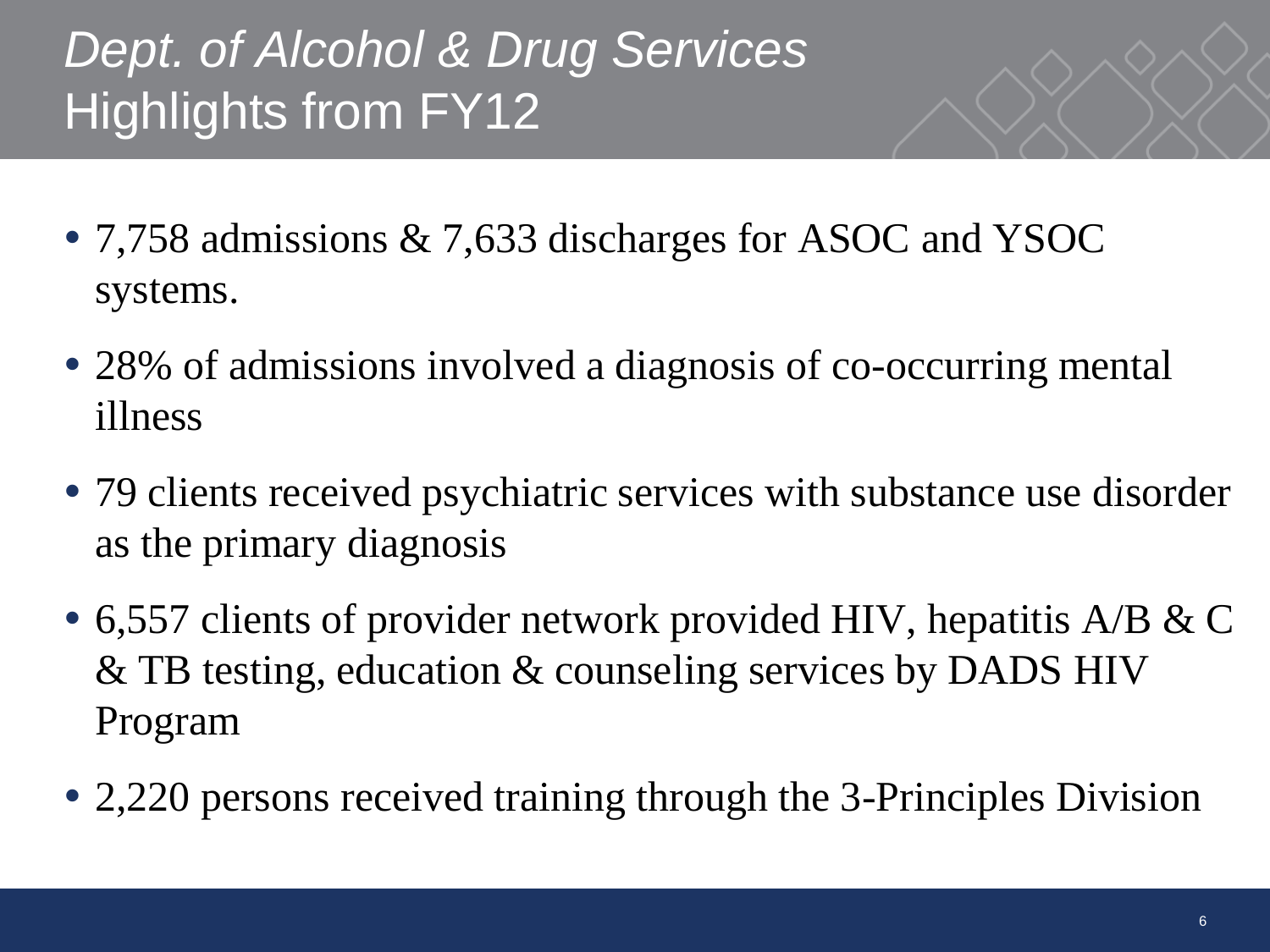## Dept. of Alcohol & Drug Services Summary of Recommended Budget – FY13

| <b>Budget Proposal (1-4)</b>                                          | <b>FTEs</b> | <b>Revenue</b> | <b>Expense</b> | <b>Net Cost</b> |
|-----------------------------------------------------------------------|-------------|----------------|----------------|-----------------|
| <b>CalWORKS Staff</b><br><b>Transfer</b>                              | (3.0)       | $(\$767,947)$  | $(\$642,260)$  | \$125,687       |
| <b>Integrated Substance</b><br><b>Abuse Pilot</b><br><b>Expansion</b> | 2.5         | \$0            | \$311,095      | \$311,095       |
| <b>Grant &amp; Other</b><br><b>Revenue Losses</b>                     | 0.0         | $(\$401,000)$  | \$94,023       | \$495,023       |
| <b>Adolescent Services</b><br><b>Restructure</b>                      | 0.0         | \$0            | \$0            | \$0             |
| <b>AB109 Expansion</b>                                                | 2.0         | \$2,016,662    | \$2,016,662    | $\frac{$0}{}$   |
| <b>Total</b>                                                          | 1.5         | \$1,248,715    | \$1,779,520    | \$931,805       |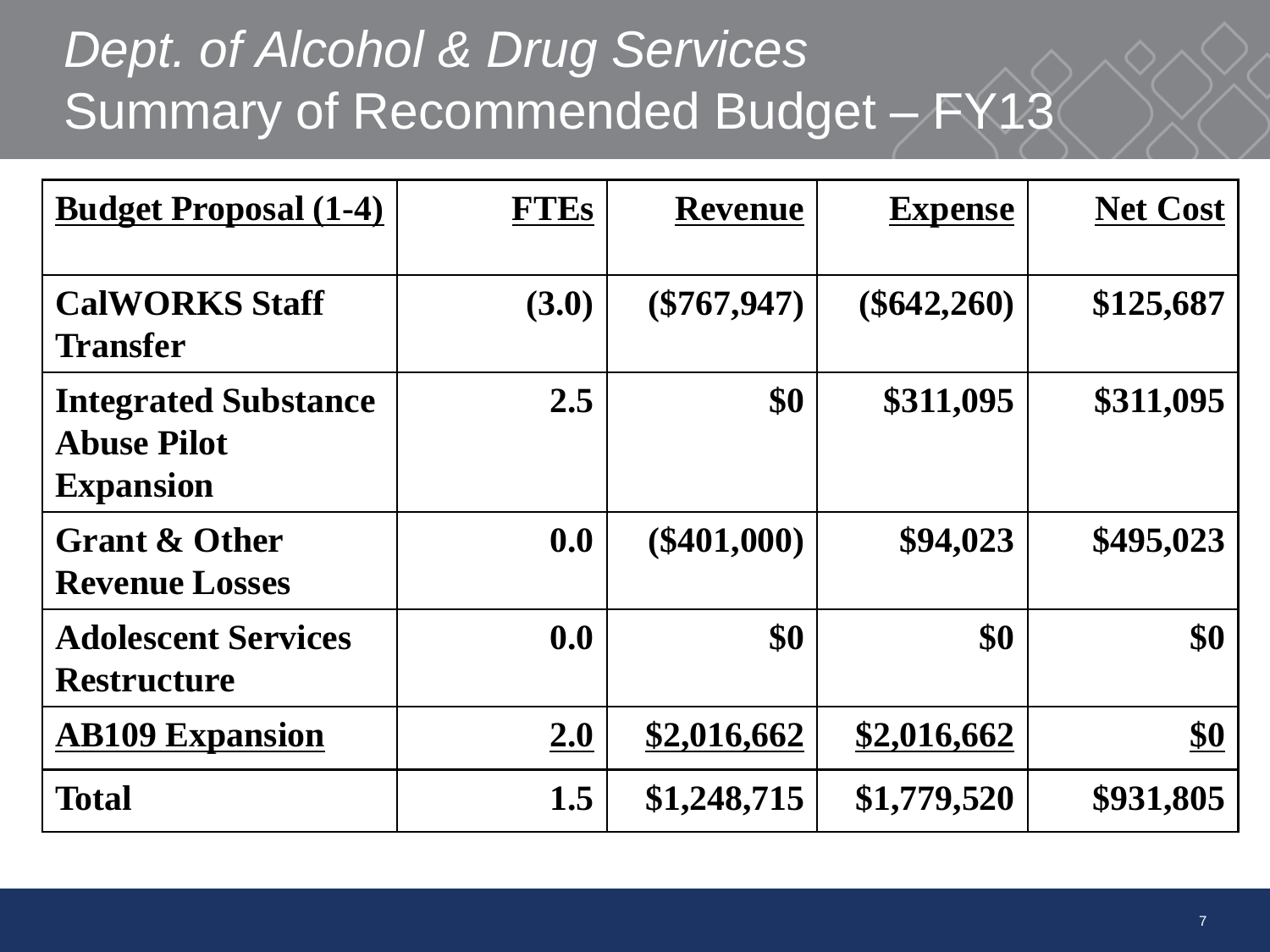# **Community Health Services** Highlights from FY12

- PACE Clinic
	- 1,300 patients served in Medical Home Model
	- Implemented Valley Care for eligible Ryan White patients
	- Received Unity in Diversity Award by Board of Supervisors
- TB Clinic
	- **LTBI** visits and Refugee Health visits entered into EWS appointment system for better tracking.
	- Since July, 314 Refugees arrived in County, with the highest numbers coming from Iran, Burma, Iraq, and China.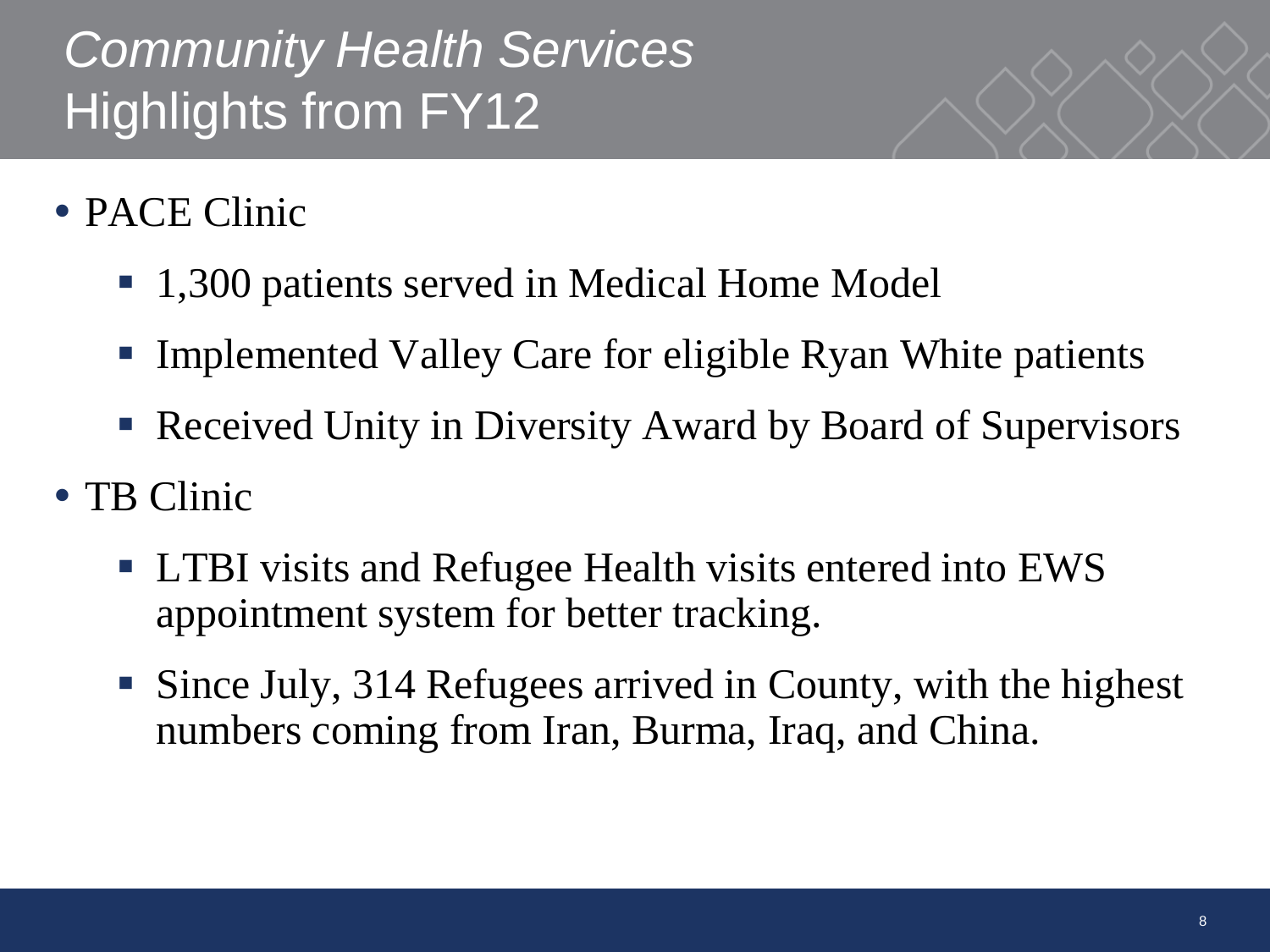## **Community Health Services** Summary of Recommended Budget – FY13

• No budget changes proposed for FY13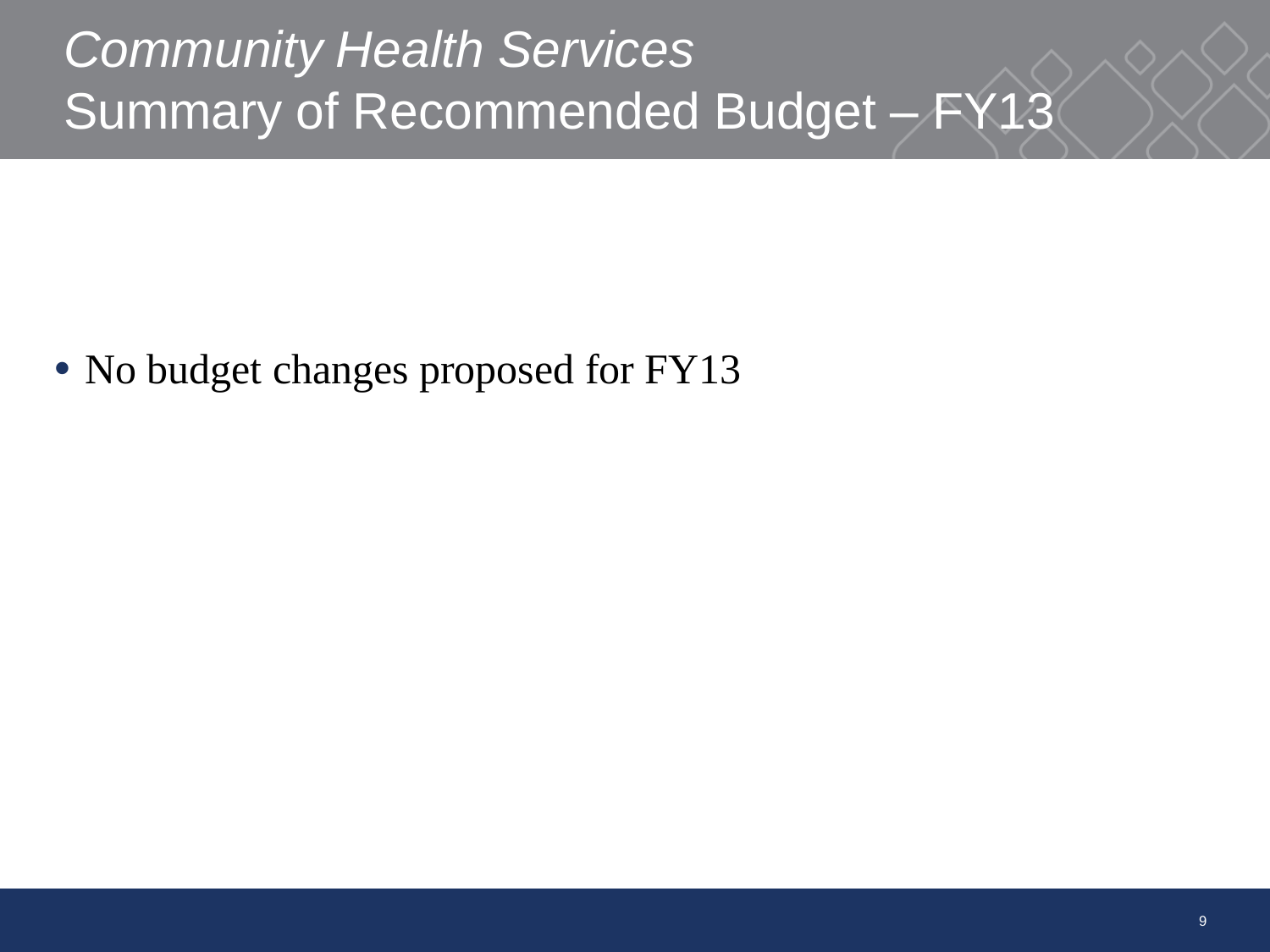# Valley Health Plan Highlights from FY12

- Met financial targets with gross revenues at \$158.8 million
- Complied with State standards for Utilization Management decisions, 73,000 requests & 98% compliance
- Processed 604,000 claims with a 21% increase over the previous year with a 97% compliance rate
- Implemented a new commercial network that now offers PAMF, SJMG, SCCIPA, Walgreens & Safeway Pharmacies.
- Offered 40+ classes: Exercise & Fitness, Chronic Disease Prevention and Management, Nutrition & Weight Management, Prenatal Classes
- Managed a total of 89,696 managed care patients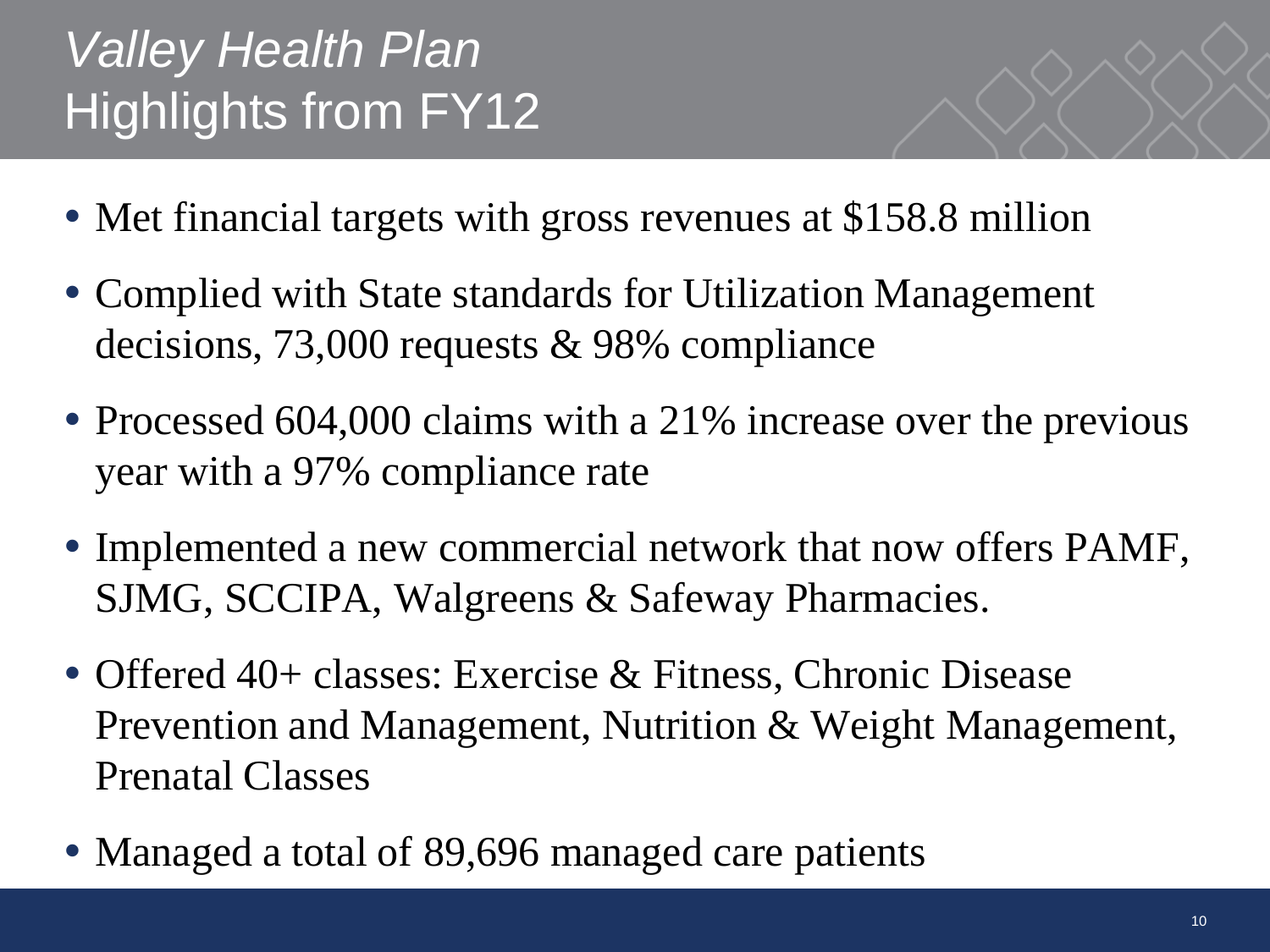# Valley Health Plan Summary of Recommended Budget – FY13

| <b>Budget Proposal (1-6)</b>                                   | <b>FTEs</b> | <b>Revenue</b> | <b>Expense</b> | <b>Net Cost</b> |
|----------------------------------------------------------------|-------------|----------------|----------------|-----------------|
| <b>Analytical Support &amp;</b><br><b>Compliance Reporting</b> | 2.0         | \$0            | \$248,280      | \$0             |
| <b>Executive Assistant for VHP</b><br><b>Medical Director</b>  | 1.0         | \$0            | \$86,052       | \$0             |
| <b>Group Contracts Management</b>                              | <b>1.0</b>  | \$0            | \$131,508      | \$0             |
| <b>Core Claims System</b><br><b>Replacement</b>                | 1.0         | \$0            | \$131,508      | \$0             |
| <b>Senior Products</b><br>Implementation                       | 1.0         | \$0            | \$135,384      | \$0             |
| <b>Employee Wellness Expansion</b>                             | <b>2.0</b>  | $\frac{$0}{}$  | \$264,912      | <u>\$0</u>      |
| <b>Total</b>                                                   | 8.0         | \$0            | \$998,088      | \$0             |

All costs associated with these recommended staff augmentations are funded form within VHP existing appropriations, based on Board-approved budget adjustments at FY12 Mid-YEAR. There is no new net cost associated with the recommended staff increase.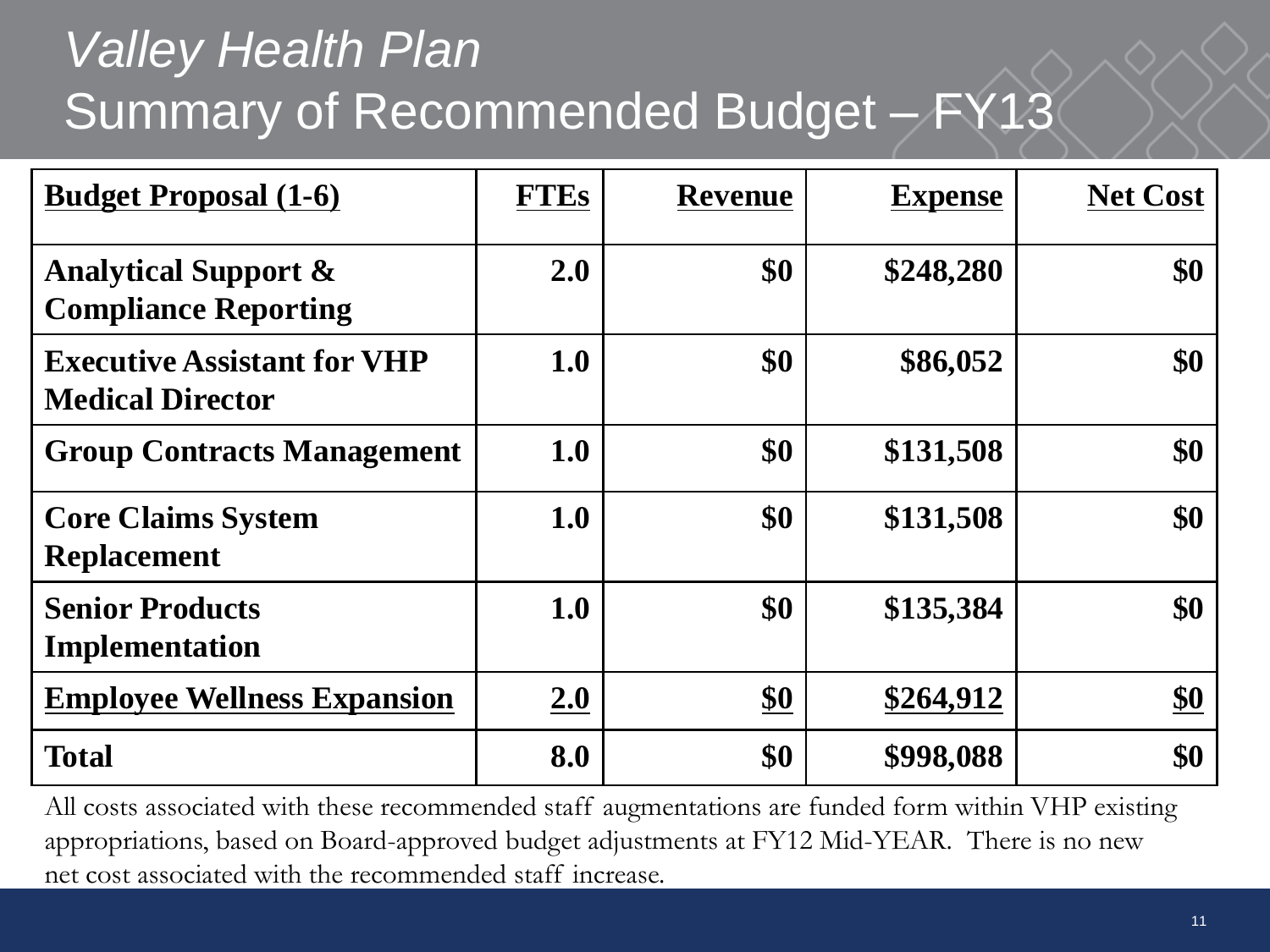# Public Health Department Highlights from FY12

•**Supported passage of local policies aimed at improved Nutrition and Tobacco prevention** 

- $\checkmark$  County Comprehensive Food & Nutrition Policy
- $\checkmark$  Rethink Your Drink Campaign
- City and County Polices on outdoor smoke prevention.
- Tobacco Retail Licensing in County, San Jose and other Cities.
- •**Vietnamese Community Health Assessment**
- $\sqrt{\text{First of it's kind}}$  in Bay Area
- State and Nationally recognized

•**EMS System – Improved response times & transport fleet with new vendor performance requirements**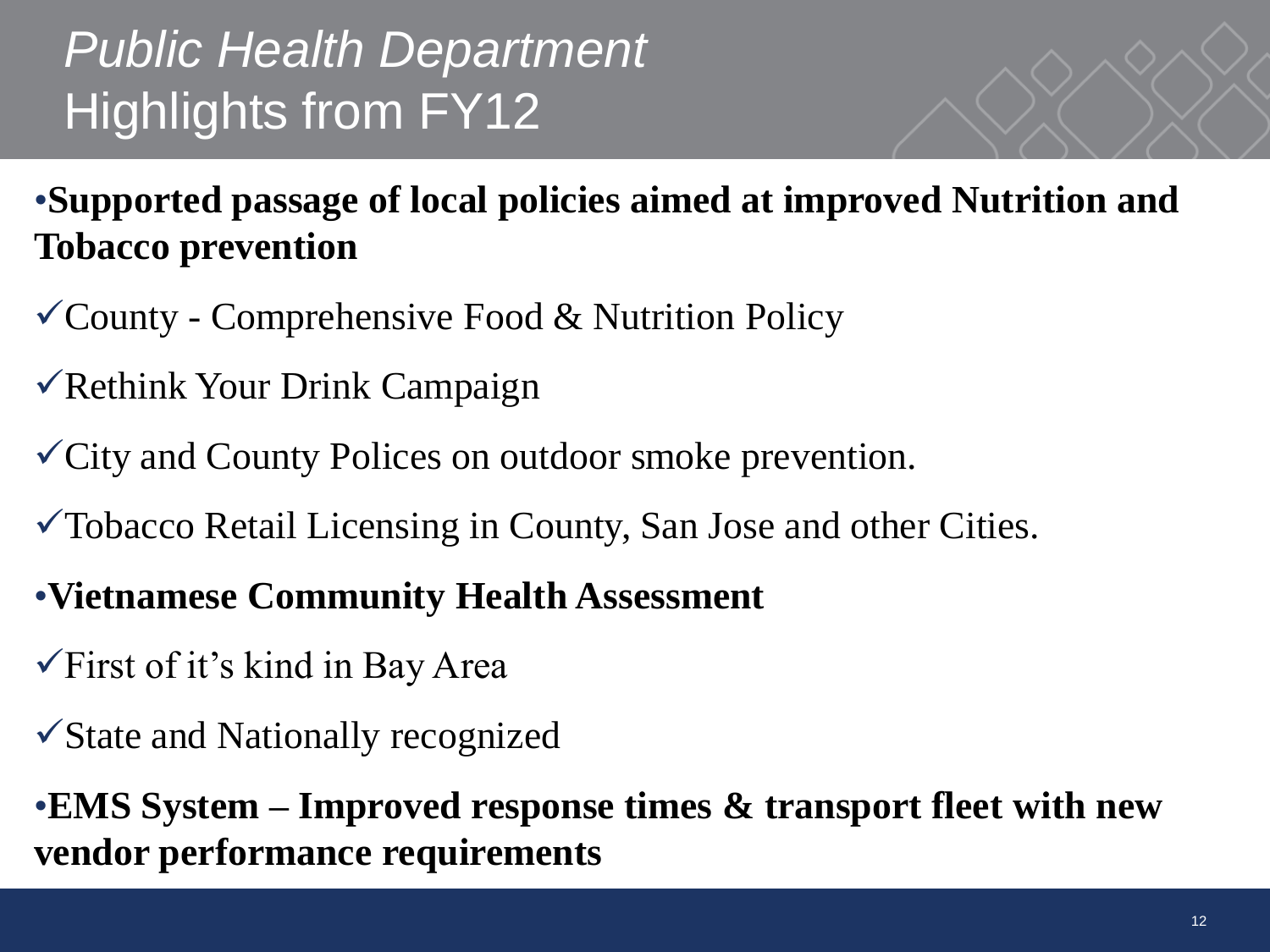## Public Health Department Summary of Recommended Budget - FY13

| <b>Budget Proposals 1-5</b>                                                      | <b>FTEs</b> | <b>Revenue</b> | <b>Expense</b> | <b>Net Cost</b> |
|----------------------------------------------------------------------------------|-------------|----------------|----------------|-----------------|
| <b>Accreditation Process &amp;</b><br><b>Quality Assurance</b>                   | 0.0         | \$0            | \$95,044       | \$95,044        |
| <b>Latino Health Assessment</b>                                                  | 0.0         | \$0            | \$75,000       | \$75,000        |
| <b>Health Promotion and Media</b>                                                | 0.0         | \$0            | \$30,000       | \$30,000        |
| <b>PH Preparedness Emergency</b><br><b>Warehouse Materials</b><br><b>Handler</b> | 0.5         | \$0            | \$45,072       | \$45,072        |
| <b>Immunization Clinic Staffing</b>                                              | 0.0         | \$0            | \$2,148        | \$2,148         |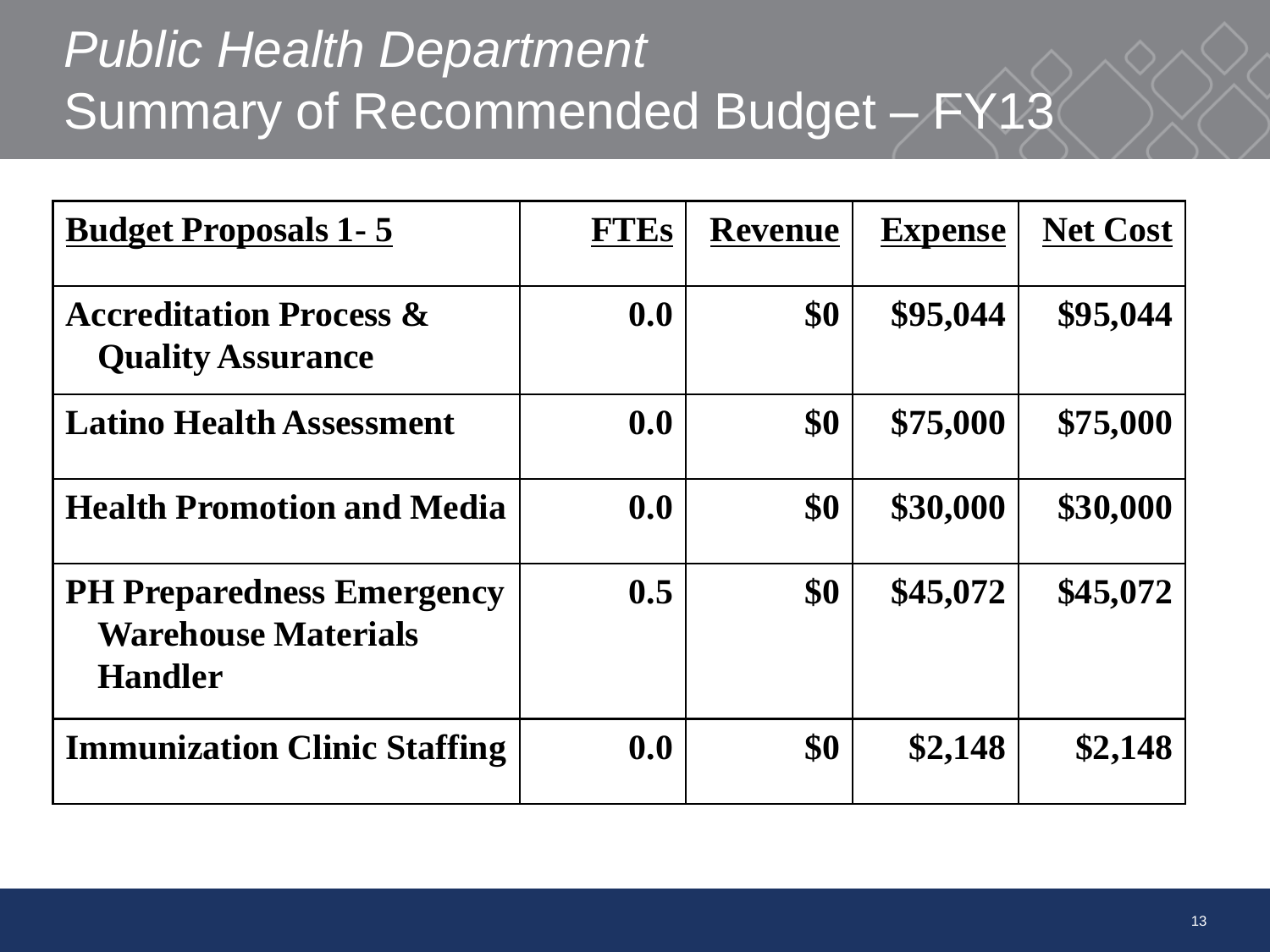# Public Health Department Summary of Recommended Budget - FY 13

| <u> Budget Proposals 6 - 8</u>                            | <b>FTEs</b> | <b>Revenue</b> | <b>Expense</b> | <b>Net Cost</b> |
|-----------------------------------------------------------|-------------|----------------|----------------|-----------------|
| <b>Childhood Lead Poisoning</b>                           | (1.0)       | $(\$83,976)$   | $(\$83,976)$   | \$0             |
| <b>Child Health &amp; Disability</b><br><b>Prevention</b> | (1.0)       | $(\$110,000)$  | (\$132,264)    | $(\$22,264)$    |
| <b>Service/Supply Reallocation</b>                        | 0.0         | $\frac{$0}{}$  | $(\$225,000)$  | $(\$225,000)$   |
| <b>Total</b>                                              | (1.5)       | $(\$193,976)$  | $(\$193,976)$  | \$0             |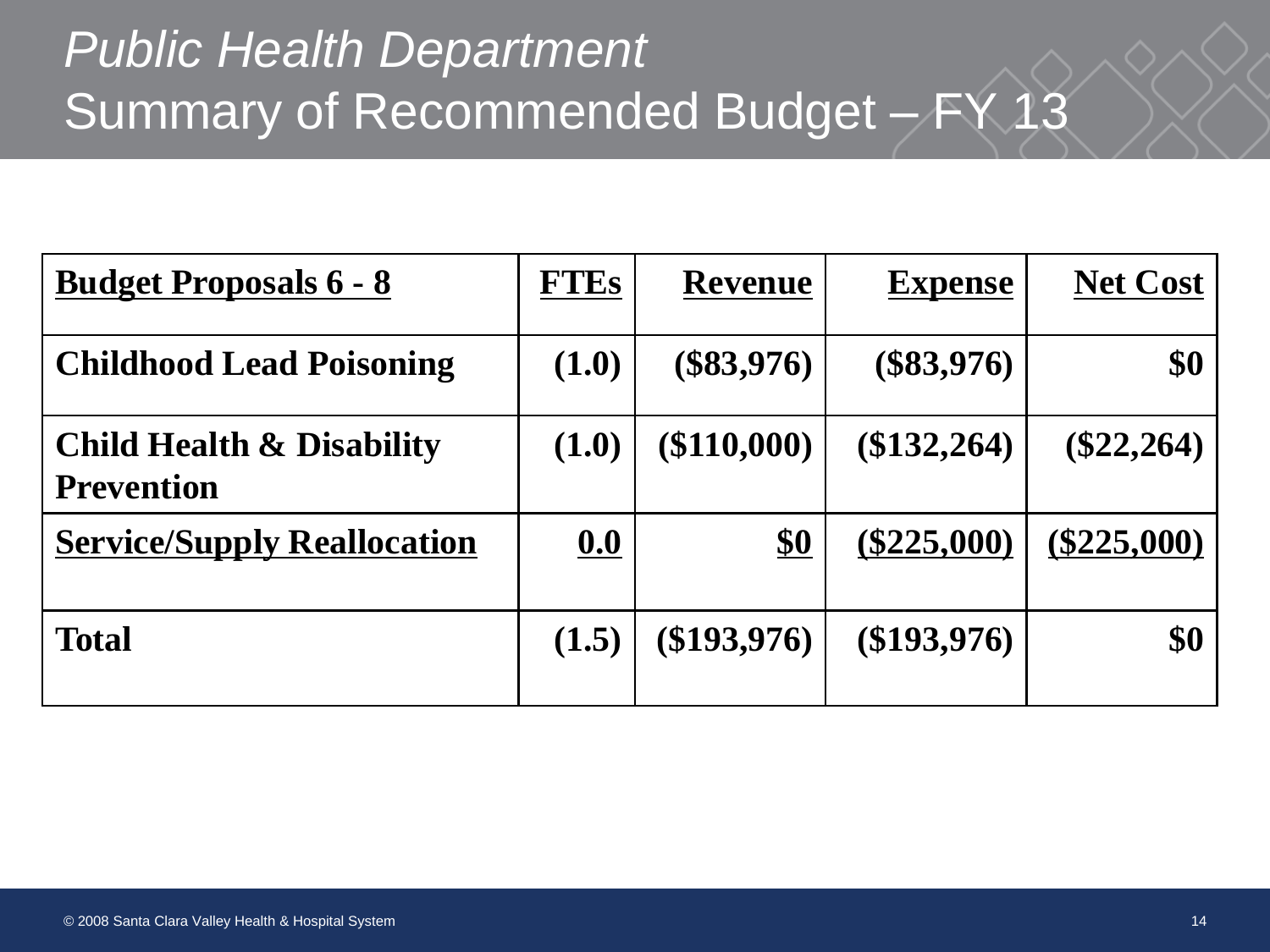#### Mental Health Department Highlights from FY12

•**School Linked Services Initiative** – Completed plan to establish coordinated school-linked services in high need schools and communities, to begin FY13. •**Older Adult Summit and Plan** – Summit to identify system and service needs to address the mental health of seniors. Convened an Older Adult Partners Implementation Task Force to develop 3 year plan in alignment with SSA's work. •**AB109 Community Corrections Partnership** – Helped develop service delivery system for those re-entering the community following incarceration. New multi-disciplinary team at Re-entry Center to screen and assess individuals & referral to needed services.

•**Law Enforcement Training Video** – Training videos produced to increase the knowledge and skill among law enforcement personnel interacting with individuals with mental illness. Funded through MHSA.

•**Full Service Partnership Success -** FSP programs serves over 700 high need clients. Outcomes include reductions in emergency psychiatric visits (EPS), psychiatric inpatient admissions, homelessness, and arrests since their enrollment.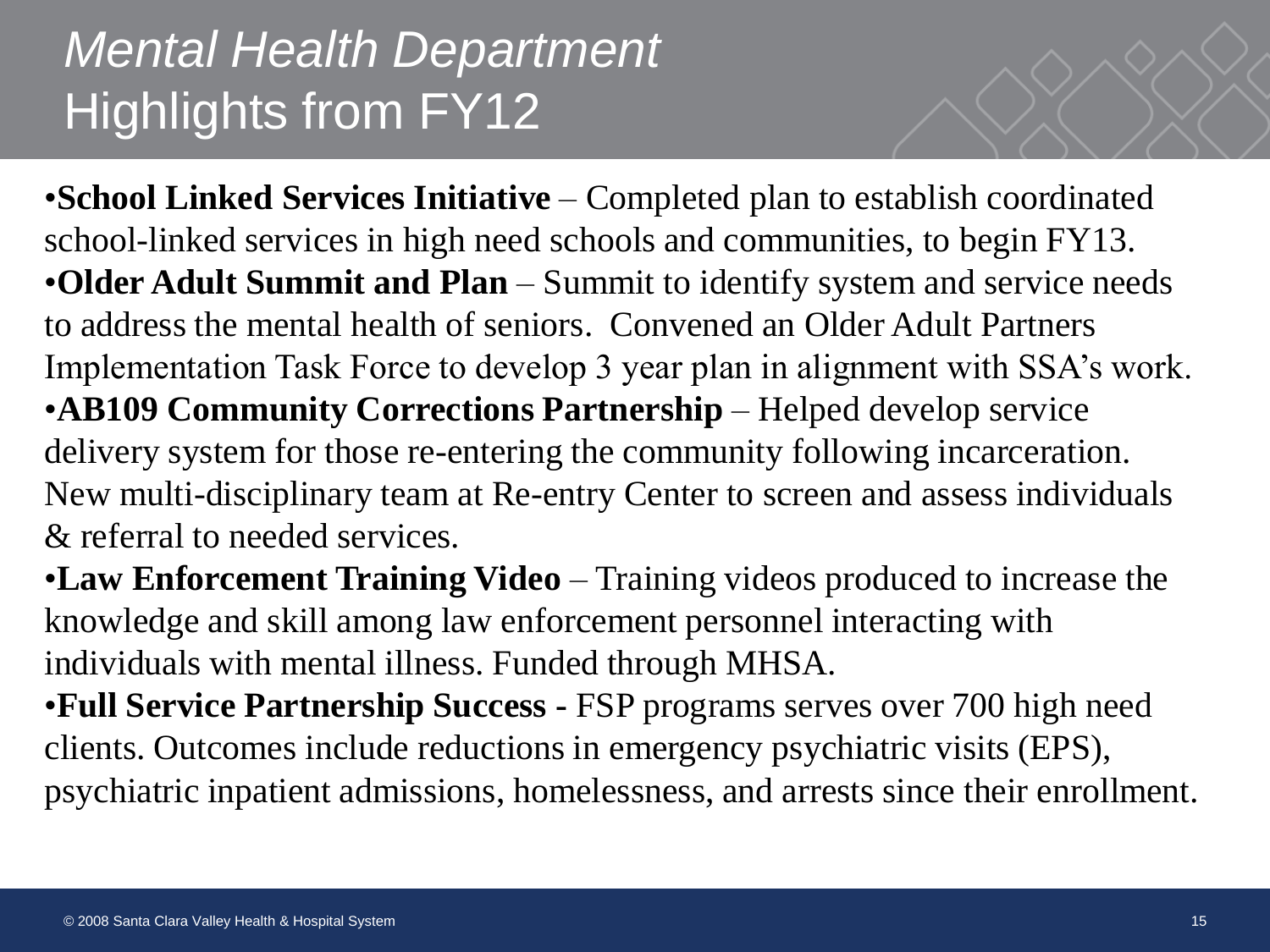## Mental Health Department Summary of Recommended Budget - FY 13

| <u> Budget Proposals 1 - 6</u>                 | <b>FTEs</b> | <b>Revenue</b> | <b>Expense</b> | <b>Net Cost</b> |
|------------------------------------------------|-------------|----------------|----------------|-----------------|
| <b>Acute Psychiatry Services</b><br><b>TBD</b> | 0.0         | \$0            | \$0            | \$0             |
| <b>Special Education Restructure</b>           | 0.0         | $(\$337,198)$  | $(\$337,198)$  | \$0             |
| <b>CalWORKS Staff Transfer</b>                 | 3.0         | \$767,947      | \$642,260      | $(\$125,687)$   |
| <b>MH Needs Assessment</b>                     | 0.0         | \$0            | \$0            | \$0             |
| <b>Grant Revenue Losses</b>                    | 0.0         | $(\$4,635)$    | $(\$4,635)$    | \$0             |
| <b>AB109 Program Expansion</b>                 | 4.5         | \$0            | \$0            | \$0             |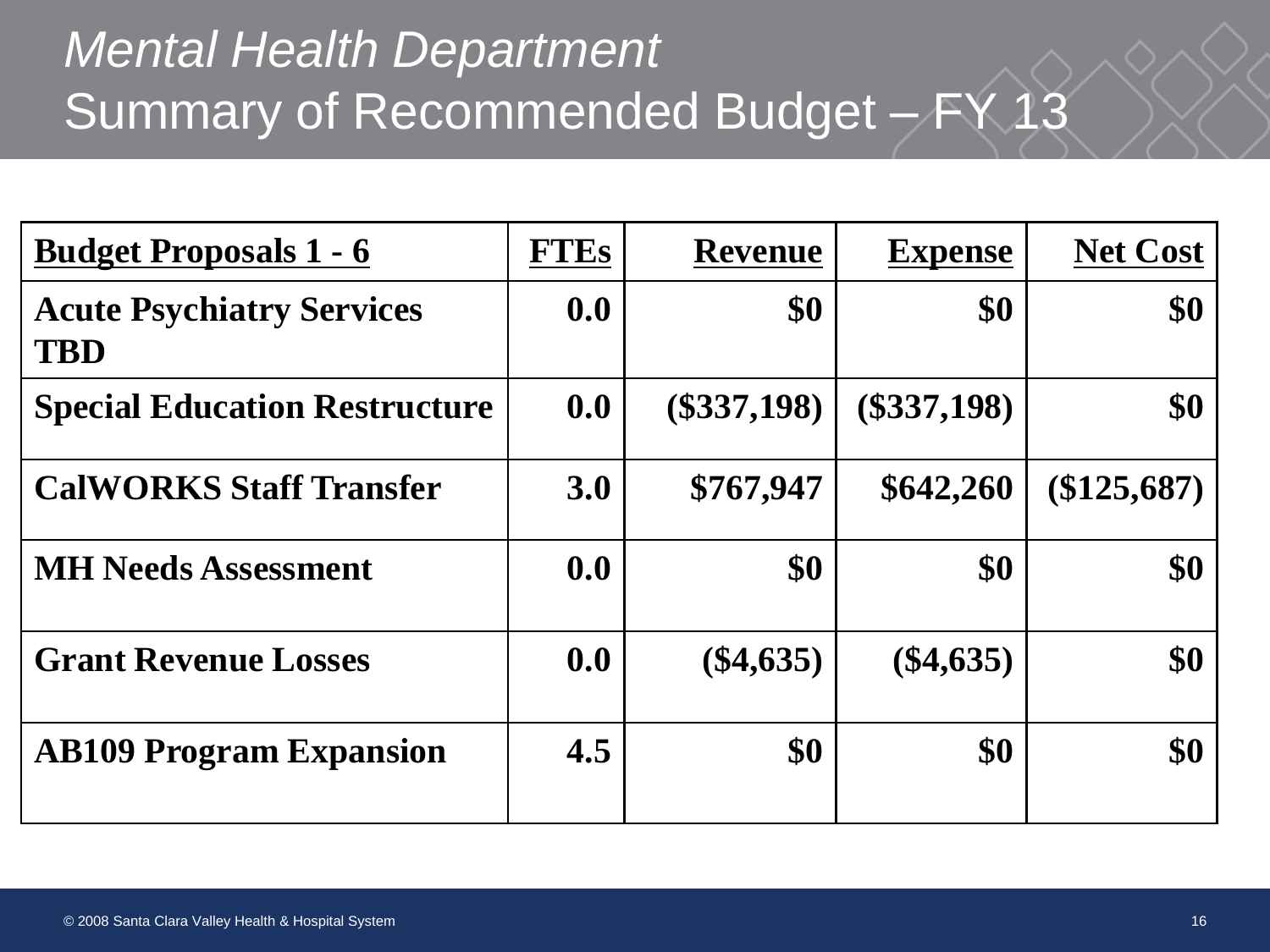#### Mental Health Department Summary of Proposals – FY 13

| <b>Budget Proposals 7 - 8</b>                       | <b>FTEs</b> | <b>Revenue</b> | <b>Expense</b> | <b>Net Cost</b> |
|-----------------------------------------------------|-------------|----------------|----------------|-----------------|
| <b>Valley Care II DADS</b><br><b>Infrastructure</b> | 4.0         | \$0            | \$439,524      | \$439,524       |
| <b>Contracts Unit Expansion</b>                     | <u>3.0</u>  | $\frac{$0}{}$  | $\frac{$0}{}$  | $\frac{$0}{}$   |
| <b>Total</b>                                        | 14.5        | \$426,114      | \$739,951      | \$313,837       |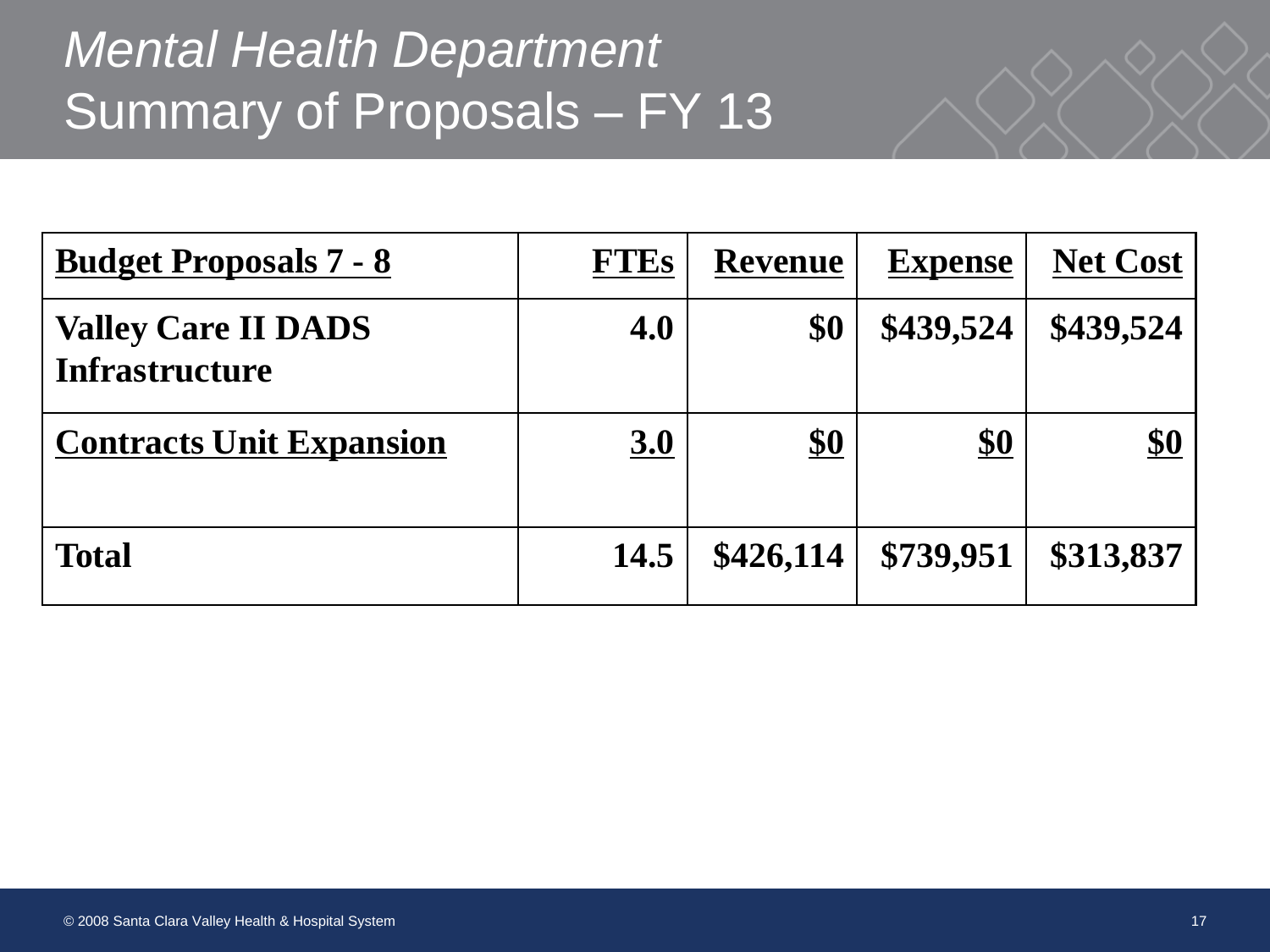## Santa Clara Valley Health & Hospital System FY 2013 Budget Workshop Presentation May 15, 2012





6:30 p.m.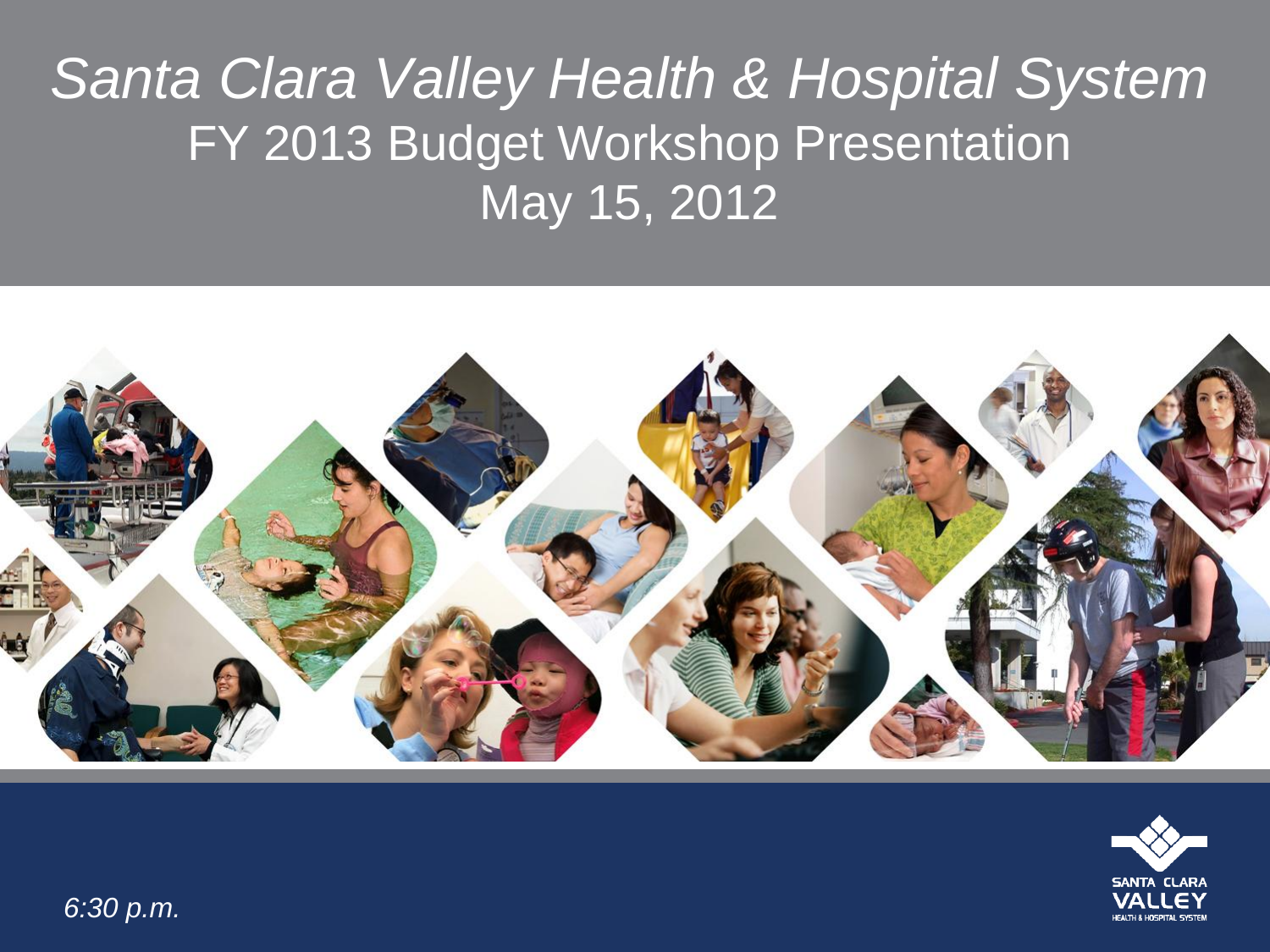# Santa Clara Valley Medical Center Highlights from FY 12

- Increased hours of service to our community at VHC Sunnyvale and Milpitas
- Reduced ambulance diversion hours by more than 60%
- Achieved all DSRIP milestones for year
- Began installation of the electronic medical record/core HIS scheduled to go live May 4, 2013
- Formed a Labor Management partnership with SEIU to help prepare for health care reform
- Patients who "would recommend" SCVMC to friends and family have increased in last 3 quarters
- Accredited by the American College of Surgeons for Burn Care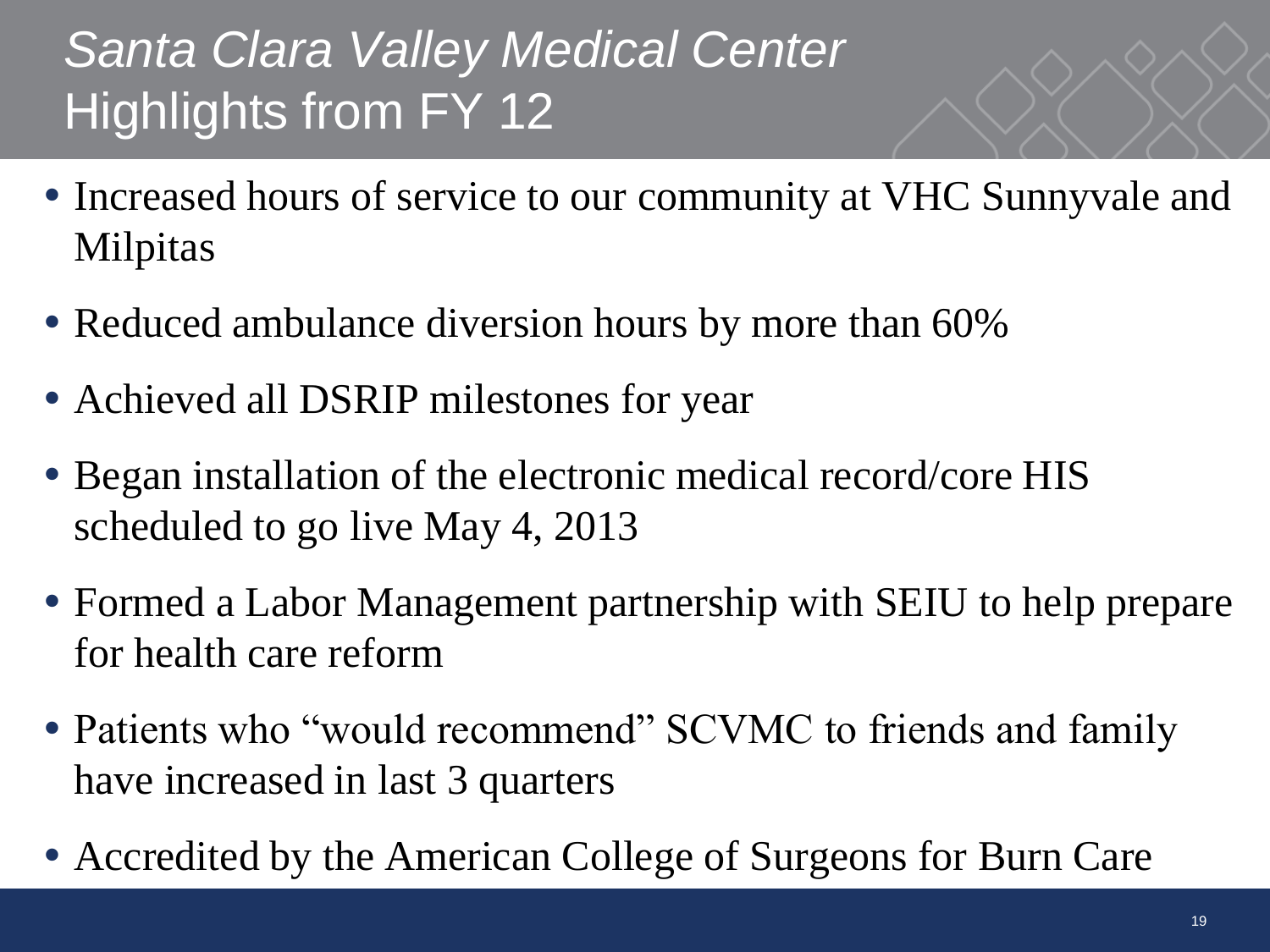#### Santa Clara Valley Medical Center Summary of Proposals – FY 12

| <b>Budget Proposals 1-5</b>                                             | <b>FTEs</b> | <b>Revenue</b>   | <b>Expense</b>  | <b>Net Cost</b>  |
|-------------------------------------------------------------------------|-------------|------------------|-----------------|------------------|
| <b>Re-base Revenue to</b><br><b>Reflect FY2012</b><br><b>Experience</b> | 0.0         | $(\$84,303,883)$ | \$0             | \$84,303,883     |
| <b>Primary and Specialty</b><br><b>Clinic Volume</b>                    | 0.0         | \$24,578,164     | \$0             | $(\$24,578,164)$ |
| <b>Inpatient Volume</b>                                                 | 0.0         | \$7,489,567      | \$0             | $(\$7,489,567)$  |
| <b>Revenue Cycle Redesign</b>                                           | 0.0         | \$21,020,522     | \$0             | $(\$21,020,522)$ |
| <b>Reduction of vacant</b><br>positions                                 | (33.0)      | \$0              | $(\$4,183,896)$ | $(\$4,183,896)$  |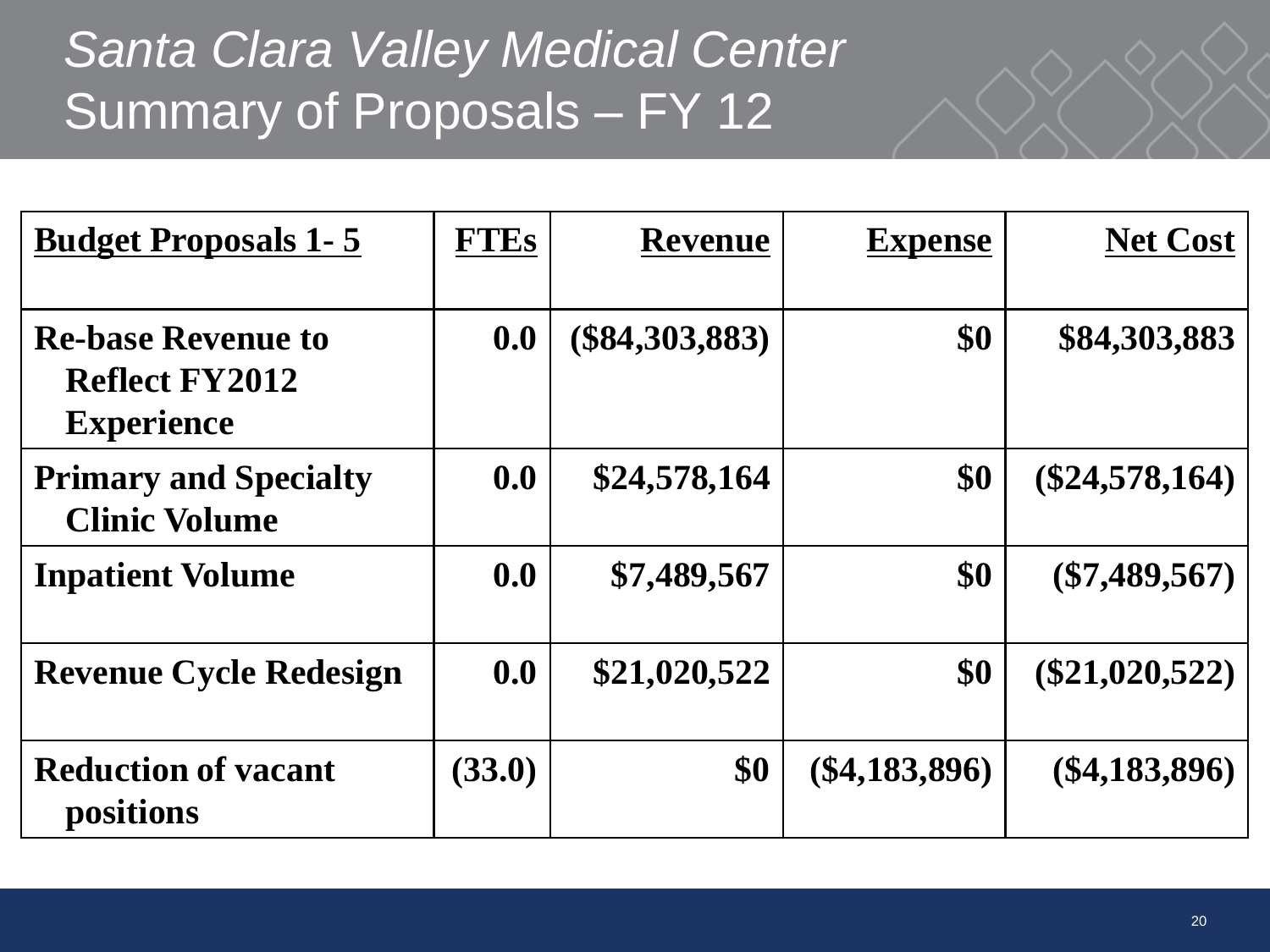#### Santa Clara Valley Medical Center Summary of Proposal - FY 12

| <b>Budget Proposals 6-10</b>                                              | <b>FTE</b> | <b>Revenue</b>   | <b>Expense</b>   | <b>Net Cost</b> |
|---------------------------------------------------------------------------|------------|------------------|------------------|-----------------|
| $ICD-10$                                                                  | 0.0        | \$0              | \$2,864,000      | \$2,864,000     |
| <b>Core HIS Project</b>                                                   | 0.0        | \$67,987,453     | \$67,987,453     | \$0             |
| <b>CMS</b> Incentive Program                                              | 0.0        | \$5,000,000      | \$0              | $(\$5,000,000)$ |
| <b>Managed Care Contracts</b><br>- Performance-Based Risk<br><b>Pools</b> | 0.0        | \$7,721,466      | \$0              | $(\$7,721,466)$ |
| <b>Managed Care Contracts</b><br>- Valley Health Plan                     | 0.0        | $(\$22,661,636)$ | $(\$18,204,462)$ | \$4,457,174     |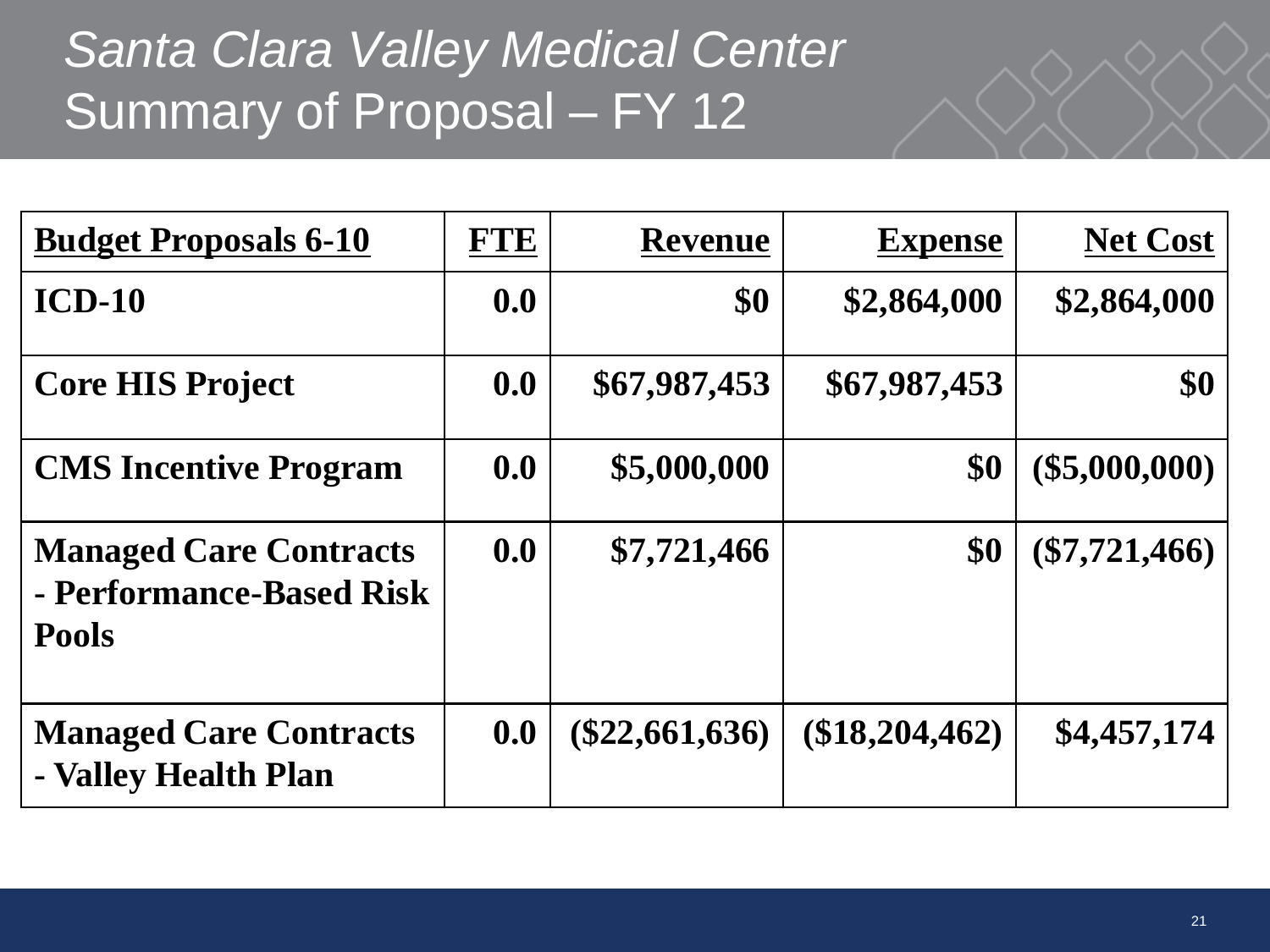#### Santa Clara Valley Medical Center Summary of Proposals – FY 12

| <u> Budget Proposals 11 - 15</u>                           | <b>FTE</b> | <b>Revenue</b> | <b>Expense</b>  | <b>Net Cost</b>      |
|------------------------------------------------------------|------------|----------------|-----------------|----------------------|
| <b>LIHP Cap Conversion</b>                                 | 0.0        | \$11,416,800   | \$4,606,976     | $(\$6,809,824)$      |
| <b>Medi-Cal Managed Care</b><br>Contracts                  | 0.0        | \$7,032,994    | \$0             | $(\$7,032,994)$      |
| <b>Debt Service Budget</b><br><b>Adjustments</b>           | 0.0        | \$0            | $(\$6,525,193)$ | $($ \$6,525,193) $ $ |
| <b>Neonatology Services for</b><br>O'Connor Hospital       | $-3.5$     | \$0            | (\$1,300,000)   | (\$1,300,000)        |
| <b>Reallocation of Contract</b><br><b>Physician Budget</b> | 15.0       | \$0            | \$0             | \$0                  |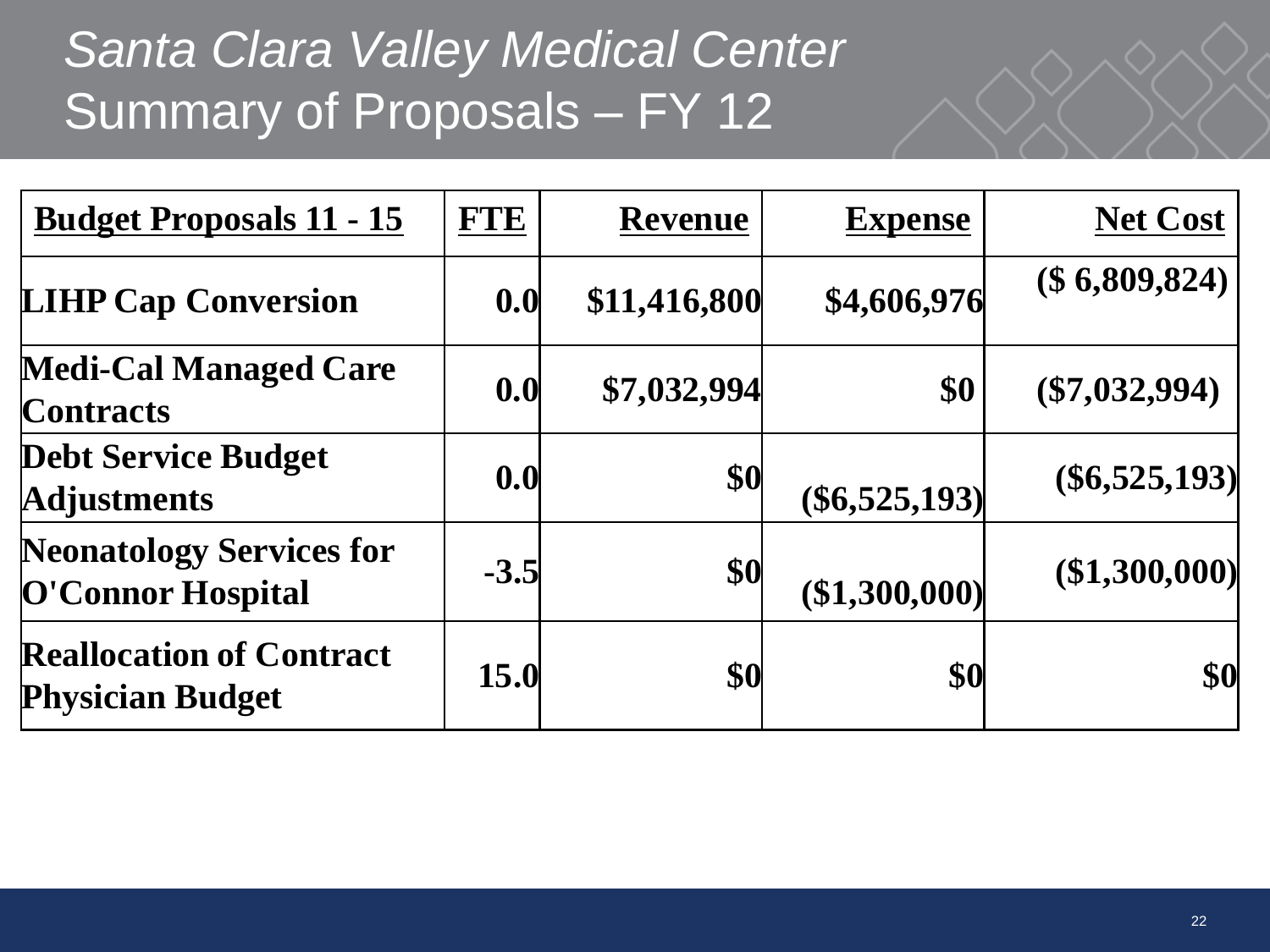#### Santa Clara Valley Medical Center Summary of Proposals – FY 12

| <u> Budget Proposals 16 - 18</u>                                                                                                                                                                             | <b>FTEs</b> | <b>Revenue</b>        | <b>Expense</b> | <b>Net Cost</b> |
|--------------------------------------------------------------------------------------------------------------------------------------------------------------------------------------------------------------|-------------|-----------------------|----------------|-----------------|
| <b>Gardner Family Healthcare</b><br><b>Contract</b>                                                                                                                                                          | 0.0         |                       | \$300,000      | \$300,000       |
| <b>Transfer Utility Expense for</b><br><b>Tully Clinic to Facilities and</b><br><b>Fleet Dept</b>                                                                                                            | 0.0         |                       | (\$265,270)    | $(\$265,270)$   |
| <b>Public Safety Realignment</b><br>Program - AB109                                                                                                                                                          | 3.0         |                       |                |                 |
| <b>Totals</b>                                                                                                                                                                                                |             | $(18.7)$ \$45,281,447 | \$45,279,608   | *\$1,839        |
| $*$ A CEO initiative updating list of<br>pesticides that can be used as part of the<br>Integrated Pest Management project will<br>cost SCVMC \$1,839. Thus, the net result<br>of the recommendations is -0-. |             |                       |                |                 |